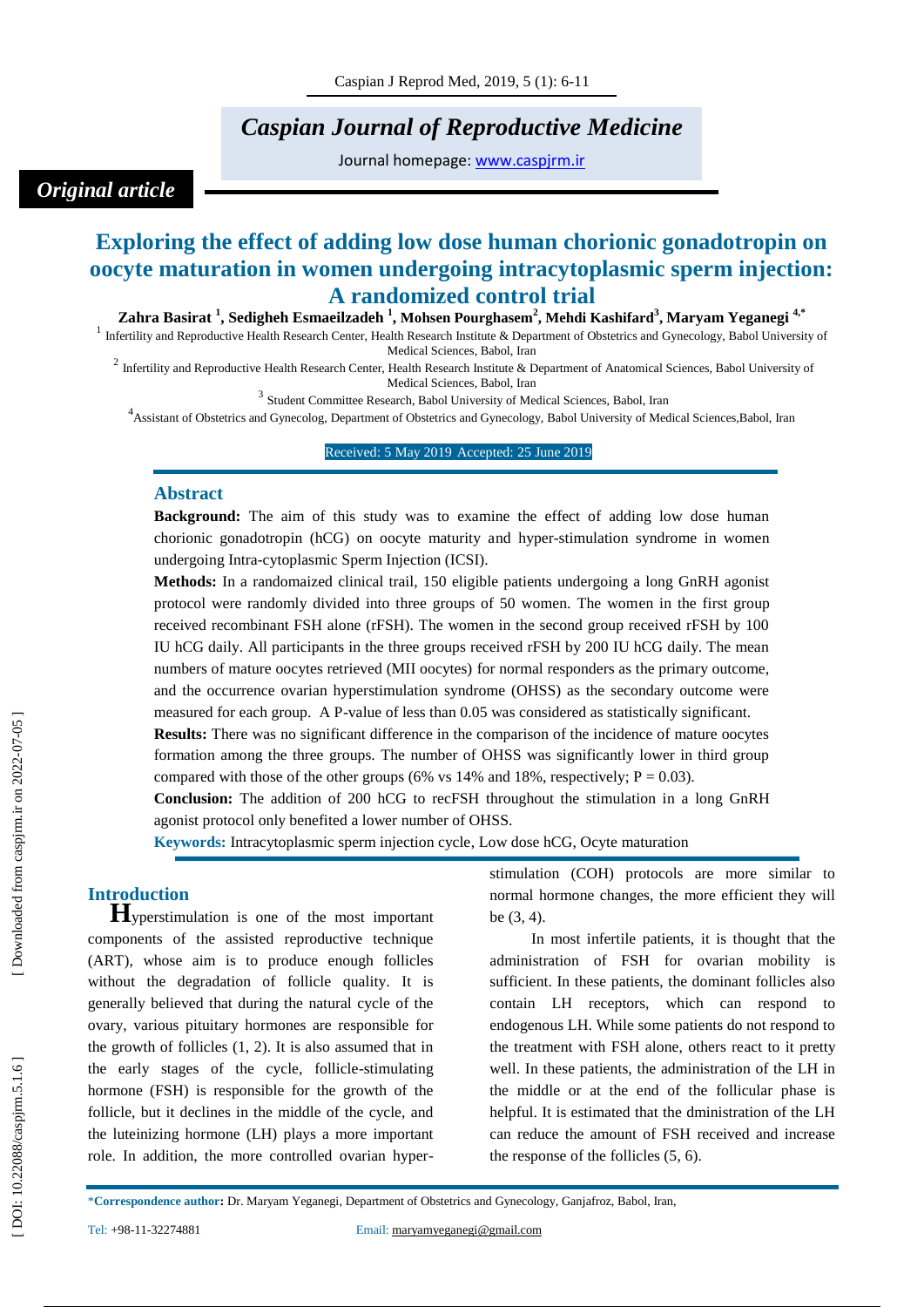Researchers have shown that various groups of patients can benefit from the treatment with LH more than others. These groups include patients who are over the age of 35, patients who have given abnormal initial responses with FSH, and patients with poor ovarian responses (7 -9).

 On the other hand, the LH with the effect on theca can produce androgenic secretion. The androgens are converted to estradiol by the aromatase enzyme. It is presumed that the rising levels of estradiol in the environment can result in a higher level of oocytes. In fact, one effective way to administer LH and human chorionic gonadotropin (HCG) is by raising the level of estradiol (10, 11).

It is also thought that HCG is a natural analogue of the LH. It is assumed that HCG can selectively bind to LH receptors and can stimulate similar activity of LH. The half-life of HCG is greater than LH. HCG can fill LH receptors for more than 24 hours and stimulate stable receptors. HCG is also 6 times stronger than LH. Other sources of stimulation such as human menopausal gonadotropin (HMG) are cheaper LH functions. It is staggering that 200 units of HCG is equal to 1200 units of LH (12).

 New COH protocols for ovarian stimulation are used in low doses of HCG (200 -50). It is estimated that the onset of HCG is in the middle of the cycle or it begins when the size of the follicles reaches 10 -12 mm. At this time, LH receptors on the follicle surface have the ability to stimulate follicle growth without FSH. It is thought that the use of low doses of HCG (when follicles are larger than 12 mm) can reduce the use of gonadotropins. The use of HCG can also reduce the number of small pre -ovulatory follicles, and the risk of ovarian hyper stimulation syndrome (OHSS) can consequently decrease (13). Other effects of HCG are angiogenesis and the increase in the thickness of the endometrium. It can also increase the implantation rate (14). The result of another study has shown that the administration of HCG in ovarian stimulation regimens has been associated with a smaller number of immature oocytes in polycystic ovary syndrome (PCOS) patients (5).

 In the current study, we strove to investigate the effect of adding HCG to the ovarian stimulation regimen with FSH. The final result was a comparison based on the maturation of oocytes between the three groups and the occurrence of OHSS.

#### **Materials & Methods**

This was a prospective, parallel, and randomized study, which was carried out at the Fatemeh Zahra Infertility Center in Babol, Iran, from May 2017 to March 2019. The study was approved by the Babol University ethics committee and registered in the Iranian Clinical Trial (IRCT2017012932284N1).

Women between ages 20 -40 were included in the study. The women with abnormal hysterosalpingography, a previous infertility treatment, and the history of a chronic disease were excluded from the study. A total number of 162 women participated in this study, among whom 150 were selected based on the inclusion and exclusion criteria. All participants were informed regarding the aim of the study and were asked to sign the written informed consent. Then we randomly divided patients to three groups using block randomization method (block size=6).

All women underwent a long GnRH agonist protocol and received 150 IU rFSH injections (Cinnal -f , Sinajen Company, Iran). The women in the first group received rFSH injections until appropriate number of mature follicles were developed. The women in the second group received rFSH injections from cycle day until the main follicle reached the diameter of 14 mm. Then the daily injections of 100 IU of human chorionic gonadotropin (hCG, DarouPakhsh, Iran) started, and the dose of rFSH was reduced from 150 to m75 IU daily for all patients. In third group, when the main follicle reached 14 mm in diameter, rFSH injections were stopped, and the treatment with the daily injections of 200 IU of human chorionic gonadotropin started. The treatment of women in the three groups continued until appropriate numbers of mature follicles were developed. When at least two or three follicles reached 18 -20 mm in diameter, 10,000 IU human chorionic gonadotropin was injected. Then all mature follicles were retrieved 36 hours after the human chorionic gonadotropin trigger shot and were then fertilized with standard intracytoplasmic. The mean number of mature oocytes retrieved (MII oocytes) as the primary outcome and the occurrence OHSS as the secondary outcome were measured in each group. In this study, all three mild, moderate and severe OHSS categories were considered as occurrence OHSS. The incidence of follicle count greater than 13 mm or follicle size greater than 11 mm was defined as the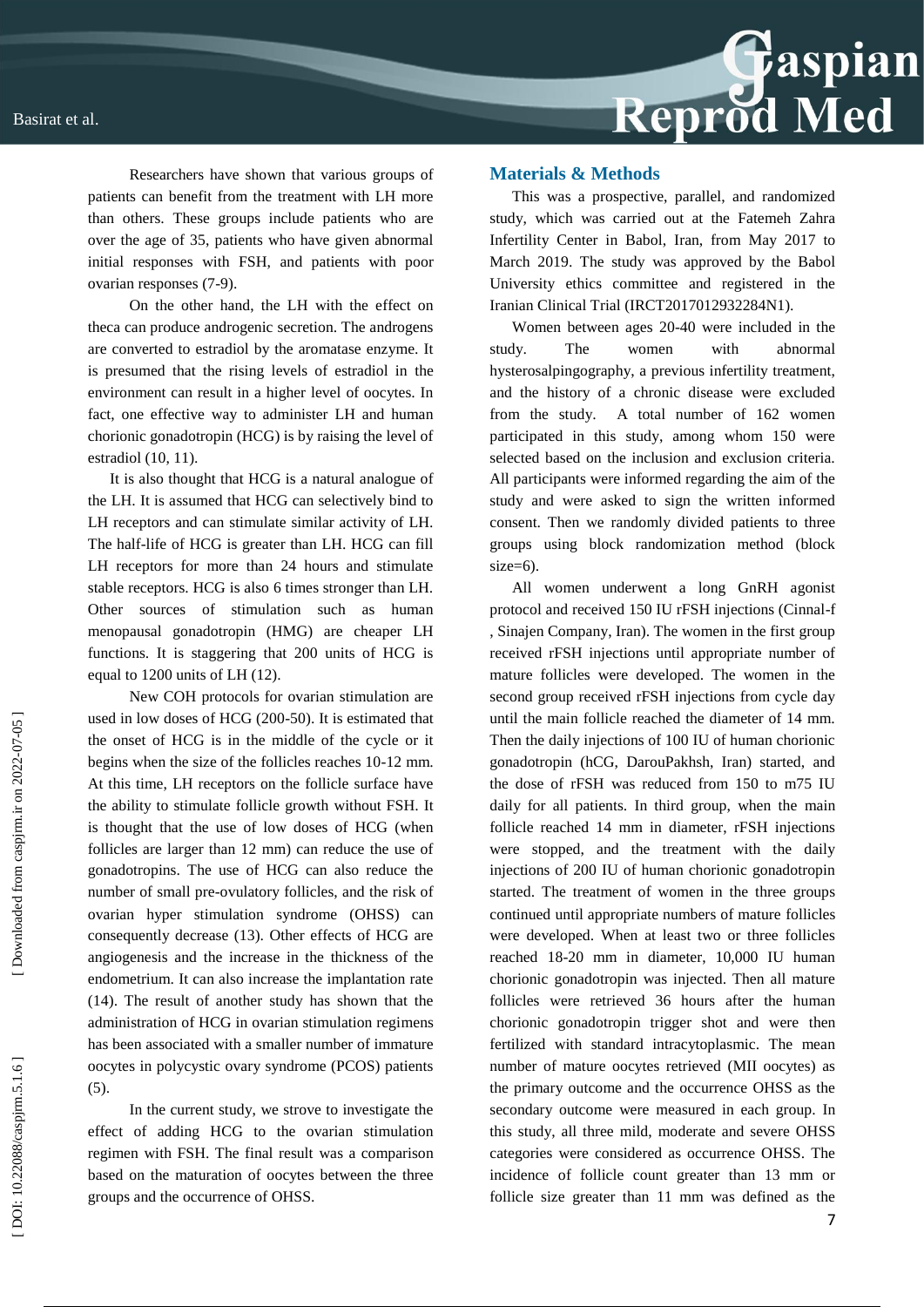

 [\[ DOI: 10.22088/caspjrm.5.1.6 \]](http://dx.doi.org/10.22088/caspjrm.5.1.6) [\[ Downloaded from caspjrm.ir on 2022-07-](http://caspjrm.ir/article-1-149-fa.html)05 ] Downloaded from caspirm.ir on 2022-07-05

Figure 1. Flow diagram of the participants

predictor of overgrowth of ovarian stimulation. Ovarian excitation cases were evaluated in all three groups with the same definition (Figure 1).

Sample size calculations estimated that in order to obtain significant differences with a 0.05 significance level and a power of 80 %, a sample size of at least 50 patients in each group would be needed.

Data analysis was done using the Statistical Package for Social Sciences (SPSS Inc., Chicago, IL, USA) version 20. ANOVA (one way analysis of variance) was used to compare the means from the quantitative variables with normal distribution among the three groups. The qualitative variables were analyzed by the Chi -Square analysis. A P -value of less than 0.05 was considered as statistically significant.

#### **Results**

The age and body mass index (BMI) of the three groups were used to confirm the consistency of the groups. The data from the groups were compared, and no significant difference was found between the three groups, indicating that the groups were appropriate. The average number of mature oocytes in each group was calculated. The mean numbers of mature oocytes in women who received rFSH only, 100 IU hCG and 200 IU hCG were 9, 9.7, and 8.7, respectively. The difference of the mean mature oocytes in the three groups was not statistically significant among the three groups (Table 1).

Reprod Med

Table 1. Baseline characteristics of participants in the three treatment groups

|                      | Group1 <sup>*</sup> | $Group2^{**}$ | $Group3***$ | P-Value |  |
|----------------------|---------------------|---------------|-------------|---------|--|
|                      | Mean                | Mean          | Mean        |         |  |
|                      | (Min-Max)           | (Min-Max)     | (Min-Max)   |         |  |
| Age                  | 311                 | 319           | 30.6        |         |  |
| (Years)              | $(20-40)$           | $(21-38)$     | $(21-38)$   | 0.299   |  |
| FSH                  | 6.1                 | 65            | 6.2         |         |  |
| (IU/I)               | $(4-16)$            | $(5-12)$      | $(5-18)$    | 0.314   |  |
| <b>BMI</b>           | 27                  | 26.5          | 26.8        |         |  |
| (Kg/m <sup>2</sup> ) | $(19-34)$           | $(20-35)$     | $(21-32)$   | 0.793   |  |

 $*$ rFSH;  $*$  rFSH + 100 IU hCG;  $*$  rFSH + 200 IU hCG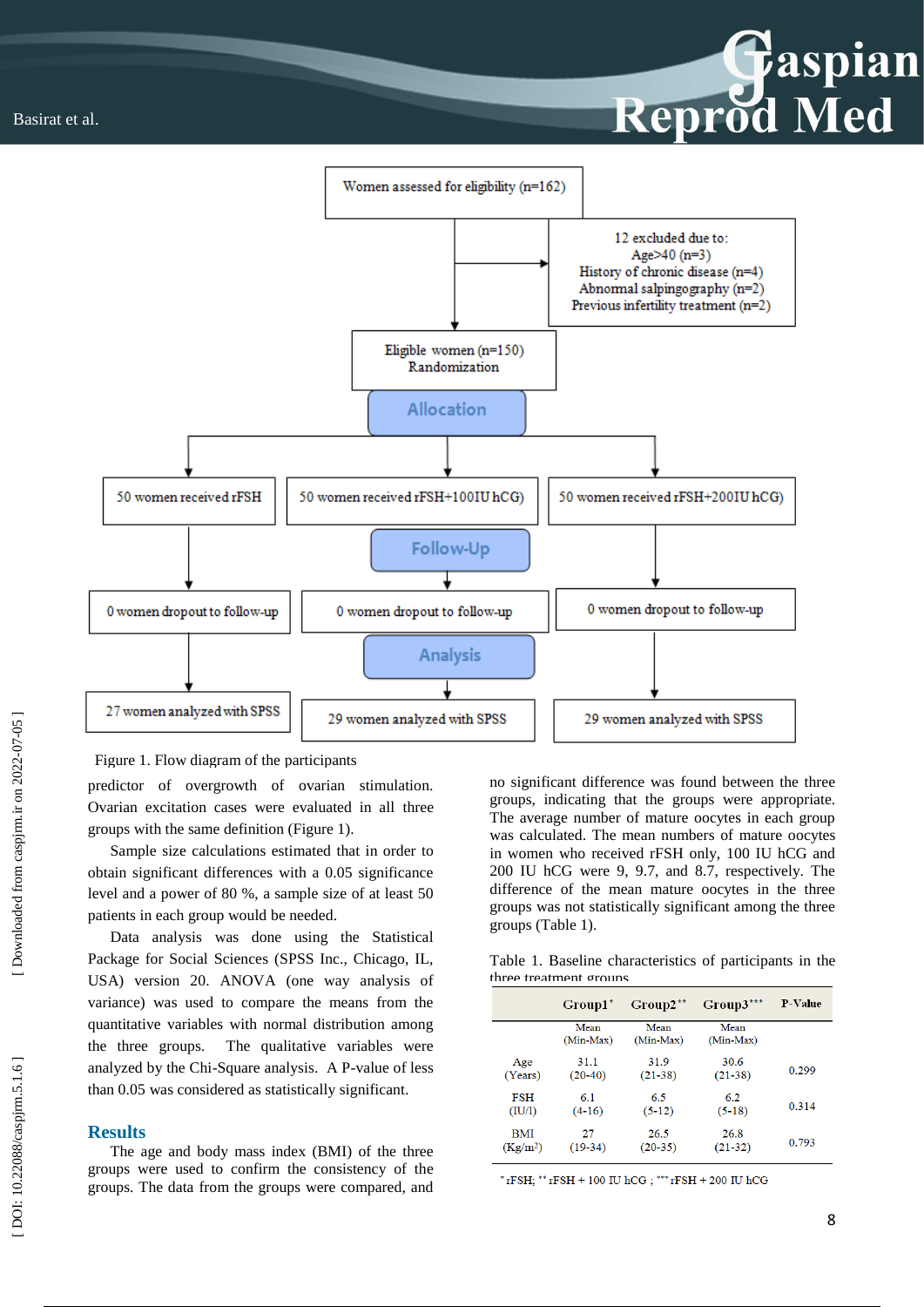None of the groups experienced severe OHSS. The incidence of excessive ovarian stimulation was 14% in the first group, 18% in the second group, and 6% in the third group. The difference in the incidence of OHSS in the third group was significantly less than the other two groups ( $p \le 0.0001$ ). The incidence of OHSS in the second group was higher than that of the first group, and this difference was separately statistically tested. The difference between the first and the second groups was not significant (Table 2).

Table 2. Number of mature oocytes retrieved and occurrence ovarian hyperstimulation syndrome (OHSS) in the three treatment groups

|                                              | Groupl*       | Group2"         | $Group3***$     | P-Value  |
|----------------------------------------------|---------------|-----------------|-----------------|----------|
| Mature oocyte<br>retrieved:<br>Mean(Min-Max) | 9<br>$(2-25)$ | 9.7<br>$(4-26)$ | 8.7<br>$(3-24)$ | 0.576    |
| OHSS: $n$ $%$                                | (14)          | ۹<br>(18)       | 3<br>(6)        | $< 10-4$ |

 $*$ rFSH;  $**$ rFSH + 100 IU hCG;  $***$ rFSH + 200 IU hCG

### **Discussion**

The present study illustrated that adding hCG to rFSh did not increase the mature oocyte retrieved in normal responders undergoing ICSI. A similar result reported that higher mature oocytes were not found in normal responders who received LH or hCG compared to those who received rFSH only (15). Nonetheless, a randomized controlled trial on poor responders showed that adding100 IU hCG to rFSH was associated with the increased number of the mature oocytes retrieved compared to those who received rFSH only (13). In addition, a study on women over the age of forty demonstrated that the number of mature oocytes was higher in women who received low doses of hCG and rFSH compared with those who received rFSH only (5).

Also, our study demonstrated a significant difference in the reduced occurrence of OHSS in normal responders who received 200 hCG IU compared with those who received 100 IU hCG or rFSH only. Several studies have shown that the use of low dose of hCG in addition to rFSH is associated with reduced OHSS (5, 16, 17). A possible explanation for the difference in occurrence OHSS among the three groups might be the difference in the production of endothelial growth factor under the effect of hCG injection. The previous studies showed that the occurrence of OHSS was due to endothelial growth factor, which was produced by mature occyte through



hCG injection. This hormone can also be produced by immature oocyte after the retrieval of mature oocytes, and might result in higher occurrence OHSS (18, 19). In the present study, we only calculated the total number of MII oocyte retrieved. But the number of MI oocytes, germinal vesicle oocyte, and atretic oocytes was not defined. However, the number of mature oocyte was the same in all age groups. The occurrence of lower OHSS in the women reached 200 IU hCG, and there was no difference found in the number of mature oocyte retrieved, which was probably due to the demographic factors and small sample size. Accordingly, other studies did not report any better outcomes in normal responders who received low dose hCG compared with those who received rFSH only (20, 21).

#### **Conclusion**

The addition of 200 hCG to rFSH throughout the stimulation in a long GnRH agonist protocol benefited a lower occurrence of OHSS only. But it is vital to conduct future clinical randomized clinical trials with larger and more homogenous women to confirm the beneficial effect(s) of adding 200 hCG IU to rFSH in normal responders undergoing ICSI.

#### **Acknowledgements**

This study was funded by Babol University of Medical Sciences. We would like to thank our patients who participated in this study.

#### **Conflicts of Interest**

We declare that we have no competing interests.

#### **References**

- 1. Humaidan P, Nelson SM, Devroey P, Coddington CC, Schwartz LB, Gordon K, et al. Ovarian hyperstimulation syndrome: review and new classification criteria for reporting in clinical trials. Human Reproduction. 2016;31(9):1997 -2004.
- 2. Blumenfeld Z. The Ovarian Hyperstimulation Syndrome. Vitamins and hormones. 2018;107:423 - 51. PubMed PMID: 29544639. Epub 2018/03/17. eng.
- 3. Tayebi N, Dehghani -Firouzabady R. Use of low dose human chorionic gonadotropin (hCG) for final follicular maturation in ovulatory women treated by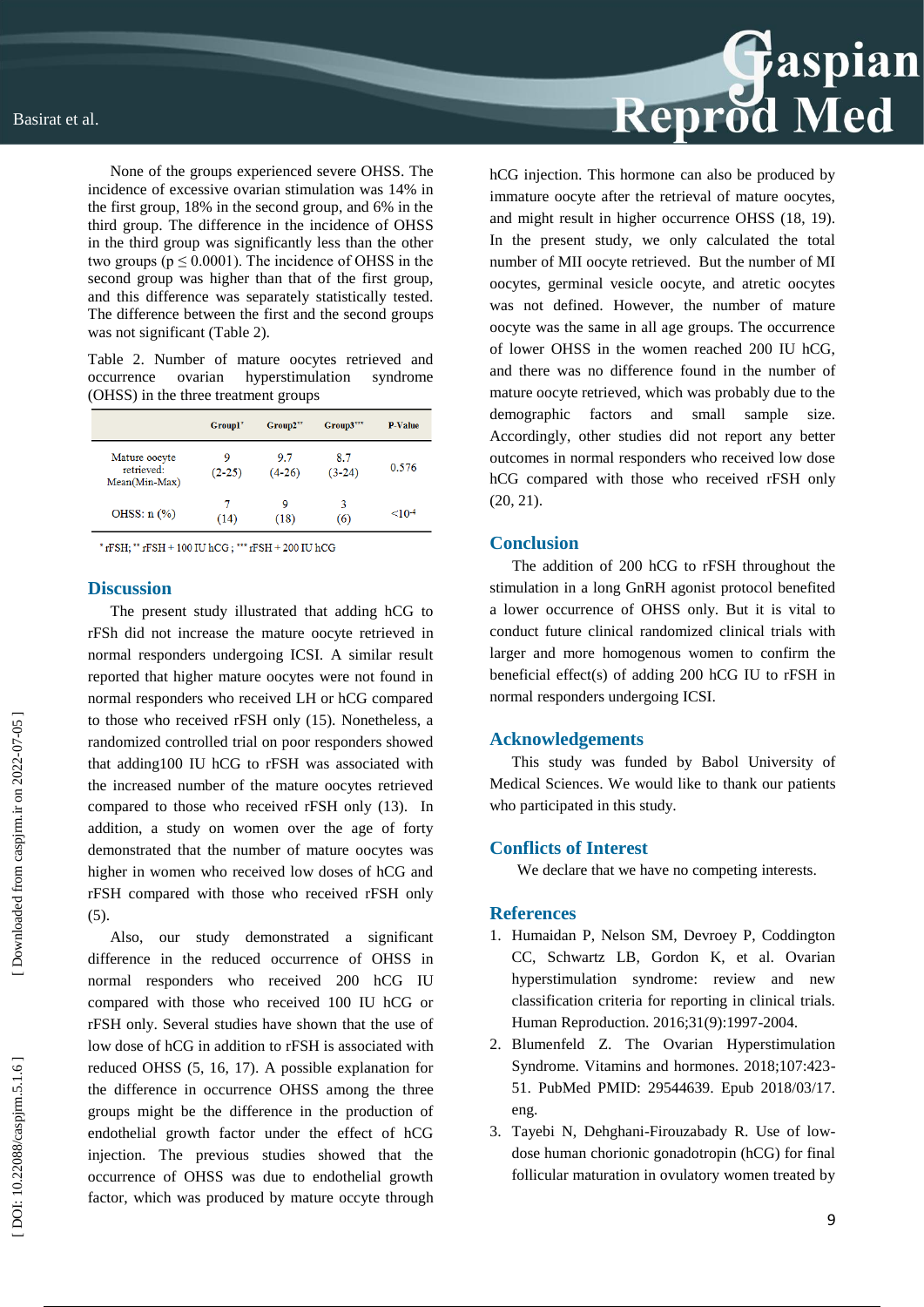intrauterine insemination. Middle East Fertility Society Journal. 2006;11(3):210 -215.

- 4. Pandian Z, McTavish AR, Aucott L, Hamilton MP, Bhattacharya S. Interventions for 'poor responders' to controlled ovarian hyper stimulation (COH) in in -vitro fertilisation (IVF). The Cochrane database of systematic reviews. 2010 Jan 20(1):CD004379. PubMed PMID: 20091563. Epub 2010/01/22. eng.
- 5. Gomaa H, Casper RF, Esfandiari N, Chang P, Bentov Y. Addition of low dose hCG to rFSh benefits older women during ovarian stimulation for IVF. Reproductive Biology and Endocrinology. 2012;10(1):55.
- 6. Kumar P, Sait SF. Luteinizing hormone and its dilemma in ovulation induction. Journal of human reproductive sciences. 2011 Jan;4(1):2 -7.
- 7. Beretsos P, Partsinevelos GA, Arabatzi E, Drakakis P, Mavrogianni D, Anagnostou E, et al. "hCG priming" effect in controlled ovarian stimulation through a long protocol. Reproductive biology and endocrinology : RB&E. 2009 Aug 31;7:91.
- 8. Blockeel C, De Vos M, Verpoest W, Stoop D, Haentjens P, Devroey P. Can 200 IU of hCG replace recombinant FSH in the late follicular phase in a GnRH -antagonist cycle? A pilot study. Human reproduction (Oxford, England). 2009 Nov;24(11):2910 -2916.
- 9. Drakakis P, Loutradis D, Beloukas A, Sypsa V, Anastasiadou V, Kalofolias G, et al. Early hCG addition to rFSH for ovarian stimulation in IVF provides better results and the cDNA copies of the hCG receptor may be an indicator of successful stimulation. Reproductive biology and endocrinology : RB&E. 2009 Oct 13;7:110.
- 10. Ashrafi M, Kiani K, Ghasemi A, Rastegar F, Nabavi M. The effect of low dose human chorionic gonadotropin on follicular response and oocyte maturation in PCOS patients undergoing IVF cycles: a randomized clinical trial of efficacy and safety. Archives of gynecology and obstetrics. 2011;284(6):1431 -1438.
- 11. Popnikolov N, Yang J, Liu A, Guzman R, Nandi S. Reconstituted normal human breast in nude mice: effect of host pregnancy environment and human chorionic gonadotropin on proliferation. The Journal of endocrinology. 2001 Mar;168(3):487 - 496.

12. Martins WP, Vieira ADD, Figueiredo JBP, Nastri CO. FSH replaced by low ‐dose hCG in the late follicular phase versus continued FSH for assisted reproductive techniques. Cochrane Database of Systematic Reviews. 2013 (3).

Reprod Med

- 13. Madani T, Yeganeh LM, Khodabakhshi S, Akhoond MR, Hasani F. Efficacy of low dose hCG on oocyte maturity for ovarian stimulation in poor responder women undergoing intracytoplasmic sperm injection cycle: a randomized controlled trial. Journal of assisted reproduction and genetics. 2012;29(11):1213 -1220.
- 14.Branigan EF, Estes A. Use of micro -dose human chorionic gonadotropin (hCG) after clomiphene citrate (CC) to complete folliculogenesis in previous CC-resistant anovulation. American journal of obstetrics and gynecology. 2005;192(6):1890 -1894.
- 15.Berkkanoglu M, Isikoglu M, Aydin D, Ozgur K. Clinical effects of ovulation induction with recombinant follicle-stimulating hormone supplemented with recombinant luteinizing hormone or low -dose recombinant human chorionic gonadotropin in the midfollicular phase in microdose cycles in poor responders. Fertil Steril. 2007 Sep;88(3):665-669.
- 16. Filicori M, Cognigni GE, Gamberini E, Parmegiani L, Troilo E, Roset B. Efficacy of low -dose human chorionic gonadotropin alone to complete controlled ovarian stimulation. Fertility and sterility. 2005;84(2):394 -401.
- 17. Hickey TE, Marrocco DL, Gilchrist RB, Norman RJ, Armstrong DT. Interactions between androgen and growth factors in granulosa cell subtypes of porcine antral follicles. Biology of reproduction. 2004;71(1):45 -52.
- 18. Gomez R, Lima I, Simon C, Pellicer A. Administration of low -dose LH induces ovulation and prevents vascular hyperpermeability and vascular endothelial growth factor expression in superovulated rats. Reproduction. 2004;127(4):483 - 489.
- 19. Tan X, Wen Y, Chen H, Zhang L, Wang B, Wen H, et al. Follicular output rate tends to improve clinical pregnancy outcomes in patients with polycystic ovary syndrome undergoing in vitro fertilization embryo transfer treatment. Journal of International Medical Research. 2019;47(10):5146 -5154.